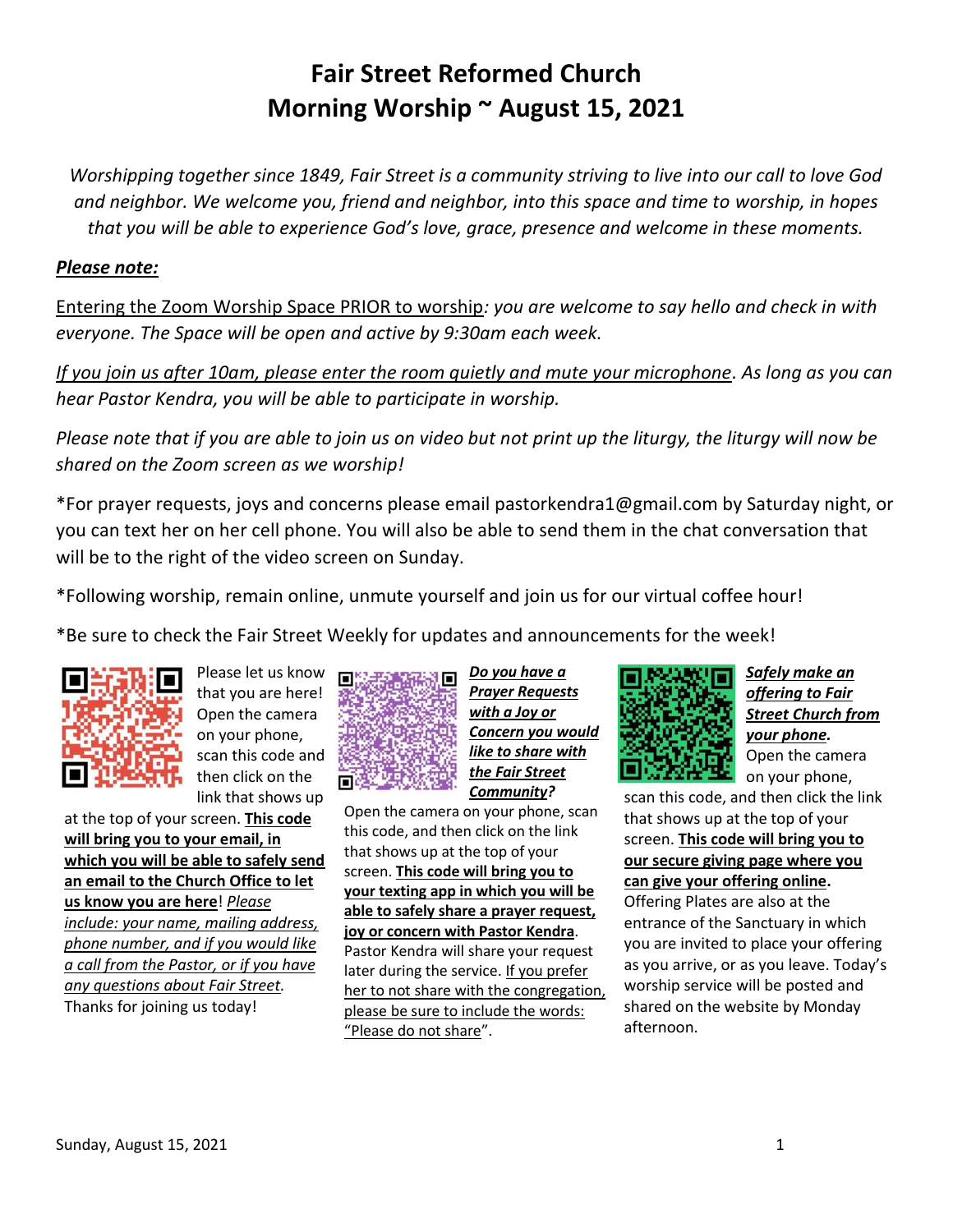# **Morning Worship ~ August 15, 2021**

# **God Gathers the Church**

# **GATHERING AND WELCOME**

## **CALL TO WORSHIP**

God is gracious and merciful and trustworthy. Let us join our voices in giving thanks.

### **The works of God are all around us.**

### **Those who share in God's work lack for nothing.**

We are called to faithfulness, as God is faithful. We are people of the covenant, gathered to please God.

### **Holy and awesome is God's name.**

**The fear of God is the beginning of wisdom.**

Come, then, as wise and faithful people.

Come as a beloved community of the redeemed.

**We are amazed that God remembers us. We reach out to the God who cares for us.**

## **CHILDREN'S MESSAGE**

# **CALL TO AND PRAYER OF CONFESSION**

**O God, we confess that we have lived so comfortably in the abundance of our times that we have made things our gods. We spend our days dreaming of (and working for) possessions that cannot satisfy. The pursuit of riches replaces the quest for faith and faithful relationships. We do not know you, God, and our relationship with others is superficial at best. Redeem us, we pray, from our self-destructive ways and restore us to your covenant community. Amen.**

## **WORDS OF ASSURANCE**

## **GUIDE FOR GRATEFUL LIVING** Ephesians 4:32-5:2

**And be kind to one another, tenderhearted, forgiving one another, as God in Christ has forgiven you. Therefore be imitators of God, as beloved children, and live in love, as Christ loved us and gave himself up for us, a fragrant offering and sacrifice to God.**

### **GLORIA PATRI**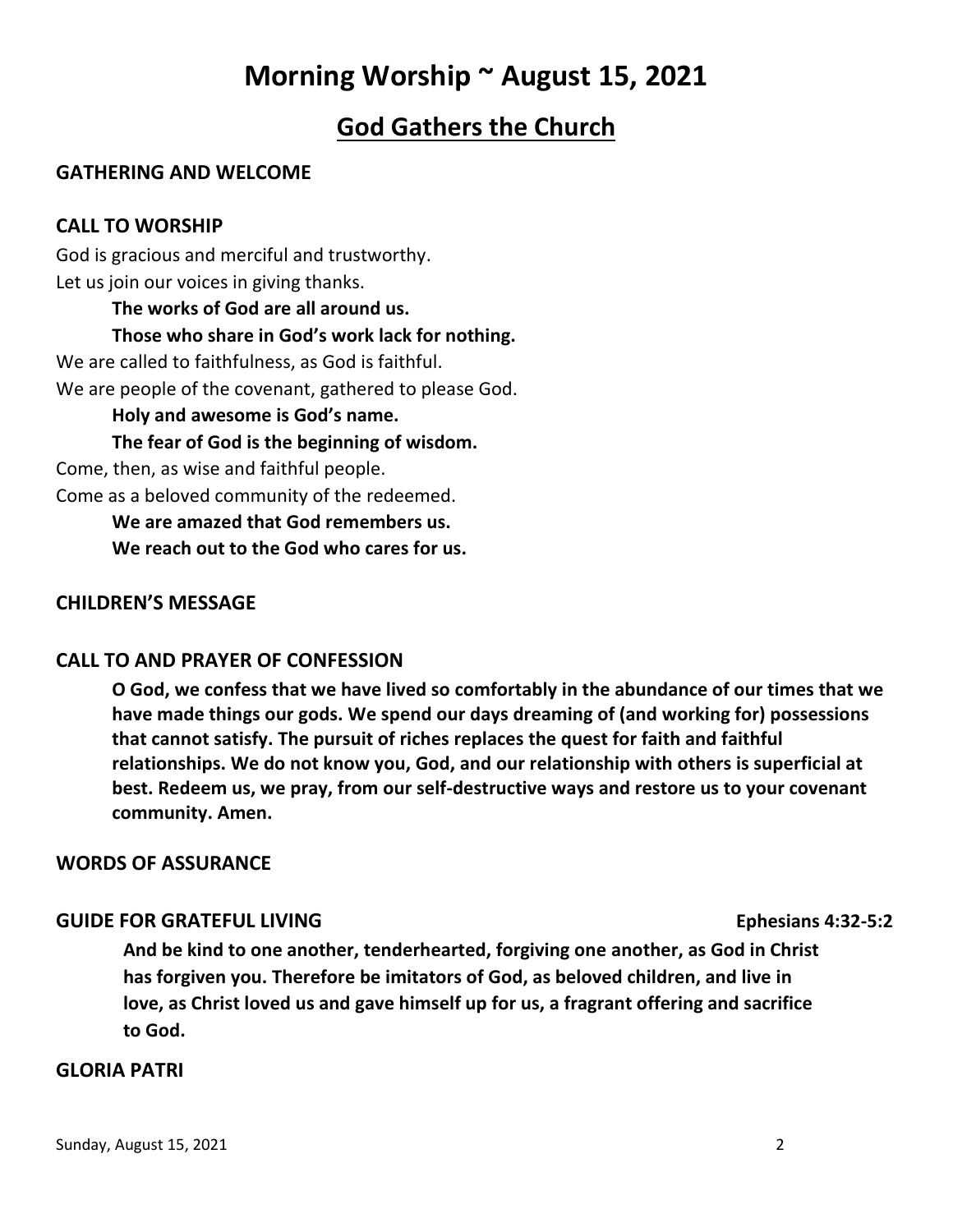# **God's Word Is Proclaimed**

### **PRAYER FOR ILLUMINATION**

**<sup>15</sup>** Be careful then how you live, not as unwise people but as wise, **<sup>16</sup>**making the most of the time, because the days are evil. **<sup>17</sup>** So do not be foolish, but understand what the will of the Lord is. **<sup>18</sup>** Do not get drunk with wine, for that is debauchery; but be filled with the Spirit, **<sup>19</sup>** as you sing psalms and hymns and spiritual songs among yourselves, singing and making melody to the Lord in your hearts, **<sup>20</sup>** giving thanks to God the Father at all times and for everything in the name of our Lord Jesus Christ.

*This is the word of the Lord. Thanks be to God.*

**SERMON Rev. Kendra VanHouten**

## **HYMN**

# **The Church Responds to God**

## **AFFIRMING OUR FAITH TOGETHER: APOSTLES CREED**

**I believe in God, the Father almighty, maker of heaven and earth; And in Jesus Christ, his only Son, our Lord; who was conceived by the Holy Ghost, born of the Virgin Mary, suffered under Pontius Pilate, was crucified, dead, and buried. He descended into hell. The third day he rose again from the dead. He ascended into heaven, and sitteth on the right hand of God the Father almighty. From thence he shall come to judge the quick and the dead. I believe in the Holy Ghost, the holy catholic Church, the communion of saints, the forgiveness of sins, the resurrection of the body, and the life everlasting. Amen.**

# **THE SHARING OF THE GIFTS OF THE PEOPLE WITH OUR GIFTS:**

While the social distancing makes it a challenge to worship in person, and serve alongside one another, ministry is still happening. We ask that you consider either mailing in your offering contribution or sending it online through our secure website: https://fairstreetreformedchurch.org/ and click on the [support us](https://fairstreetreformedchurch.org/?page_id=212) page. Your offering supports the work and ministry of the church as we continue to seek for ways in which we can love our neighbor, with no exceptions, even from a distance.

### **SCRIPTURE Ephesians 5:15-20**